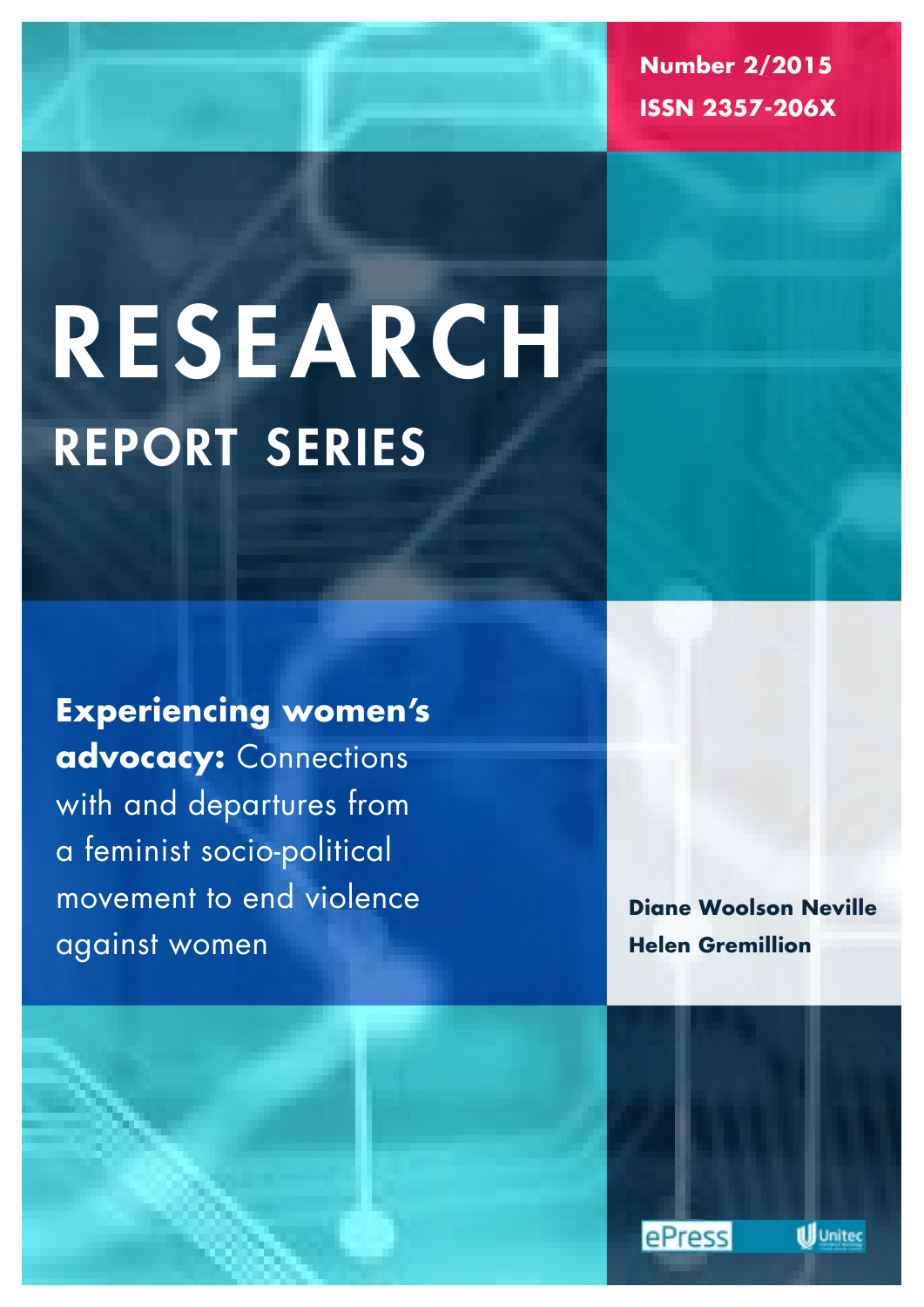

## **RESEARCH REPORT SERIES 2/2015**

## **Experiencing women's advocacy: Connections with and departures from a feminist socio-political movement to end violence against women**

## **By Diane Woolson Neville and Helen Gremillion**



Experiencing women's advocacy: Connections with and departures from a feminist socio-political movement to end violence against women, is licensed under a Creative Commons Attribution-NonCommercial 4.0 International License.

#### **This publication may be cited as:**

Woolson Neville, D. and Gremillion H. (2015). Experiencing women's advocacy: Connections with and departures from a feminist socio-political movement to end violence against women. Unitec ePress Research Report Series (2). Retrieved from http://www.unitec.ac.nz/epress/

#### **About this series:**

Unitec ePress periodically publishes research report papers that highlight findings of completed research projects by current members of staff and their research associates. All papers are blind reviewed. For more papers in this series please visit: www.unitec.ac.nz/epress/index.php/category/publications/epress-series/research-reports-epress-series/

Cover design by Penny Thomson

#### **Contact:**

epress@unitec.ac.nz www.unitec.ac.nz/epress/ Unitec Institute of Technology Private Bag 92025, Victoria Street West Auckland 1142 New Zealand

## **ISSN 2357-206X**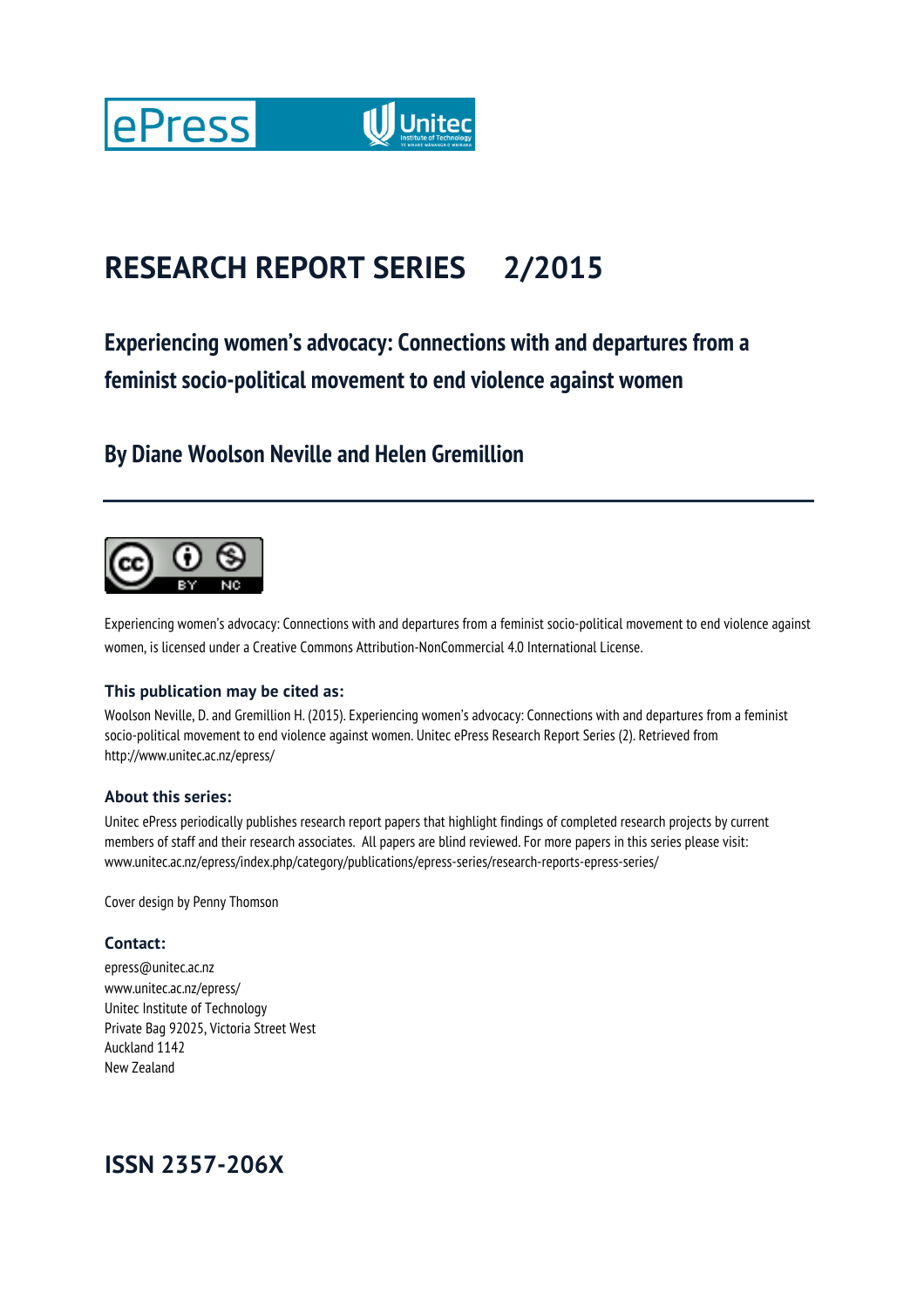# **Experiencing women's advocacy: Connections with and departures from a feminist sociopolitical movement to end violence against women**

#### **Authors**

Diane Woolson Neville Te Rito Rodney

Helen Gremillion Associate Professor Department of Social Practice Unitec Institute of Technology

#### **Abstract**

This article examines how contemporary women's advocates working in New Zealand with women experiencing intimate partner violence regard their work and how these experiences both connect with and depart from a feminist movement to end violence against women. Ten women's advocates from ten different organisations were interviewed two times. First interviews involved participants commenting on vignettes about hypothetical cases of intimate partner violence. Second interviews were semi-structured and involved discussions about participants' work and wider thoughts on the phenomenon of intimate partner violence. Interviews were analysed using Interpretative Phenomenological Analysis to identify key themes within participants' interviews. Analysis indicated an alignment with international research illustrating an erosion of feminist perspectives in advocacy work. At the same time, it revealed areas of enduring feminist influence. Findings therefore suggest that the relationship between advocacy and the feminist movement to end violence against women is complicated and contradictory. Implications for further research directions are considered.

Key words: Intimate partner violence, violence against women, feminism, interpretative phenomenological analysis, advocacy.

#### **Introduction**

International research has suggested that contemporary advocates for women who are subject to intimate partner violence (IPV) may be increasingly disconnected from feminist political goals for social change around violence against women (VAW) (Hammons, 2004; Lehrner & Allen, 2008, 2009). Drawing on semistructured interviews with contemporary advocates in Aotearoa/New Zealand, this article investigates the ways in which advocates' experiences of their work today with women recovering from IPV connect with and/or depart from the wider feminist movement to end VAW. Acknowledging the complexity and breadth of feminist thought, the researcher was interested in engagement with varied feminist approaches to IPV work and sense making of the phenomenon of VAW. This research was conducted as part of a master's thesis in social practice and had the explicit goal of contributing to feminist research in Aotearoa/New Zealand to strengthen our work to end VAW. Diane Woolson Neville conducted the master's research with Dr. Helen Gremillion acting as principal supervisor.

The international feminist movement to end VAW has catalysed widespread political and social change around the world. Feminist movements in civil society working to end VAW have been responsible for significant and enduring shifts in how VAW is addressed worldwide (Ertürk & Purkayastha, 2012; Htun & Weldon, 2012). In Aotearoa/New Zealand, feminist organising has given voice to women's experiences of violence and oppression which had historically remained silenced (Cahill & Dann, 1991; Grey, 2008; McCallum, 1993).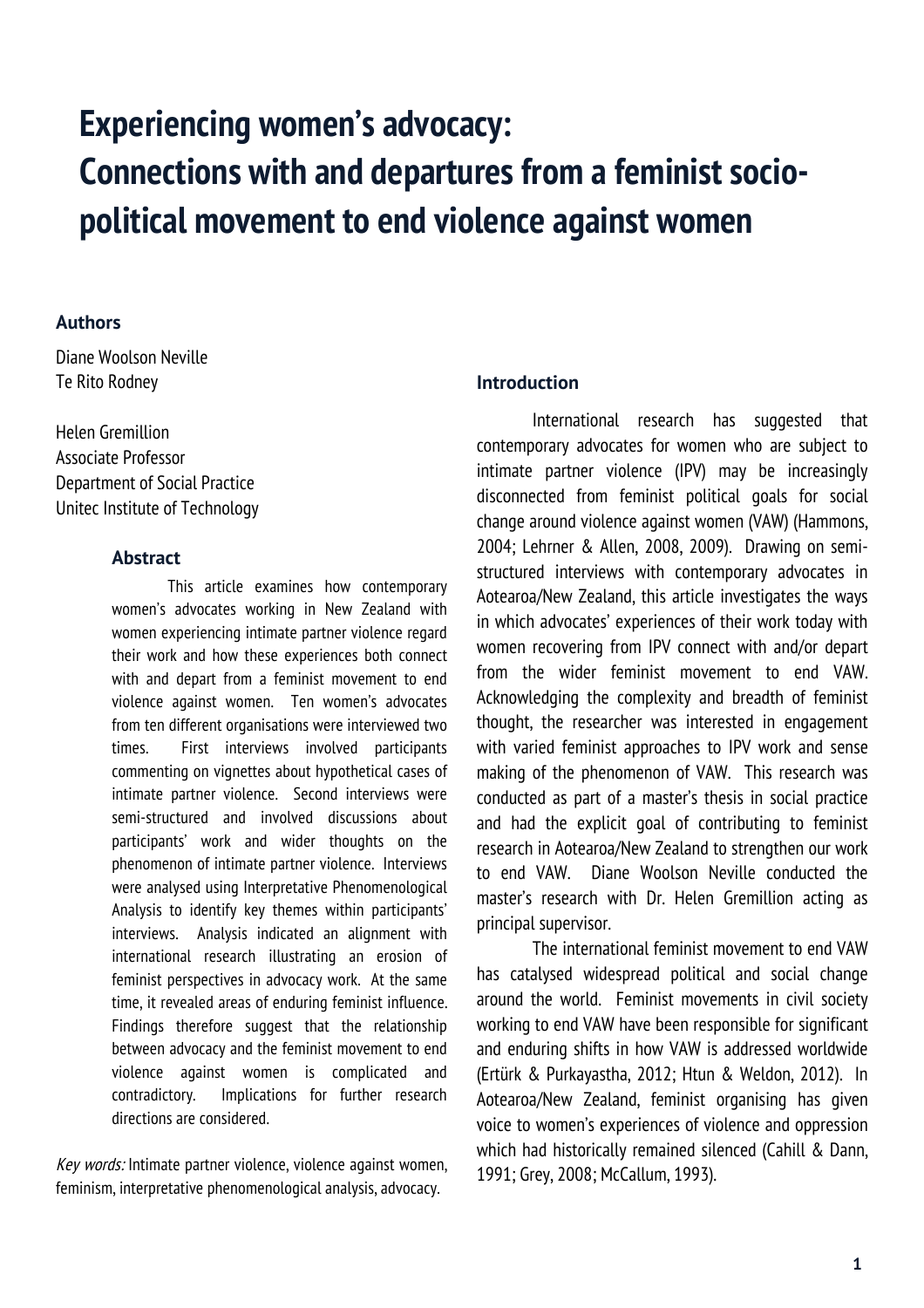In New Zealand and elsewhere organisations were formed to support women who experienced violence and abuse in their homes (Hammons, 2004; Hancock, 1979; National Collective of Independent Women's Refuges, n.d.). These organisations often worked to support women recovering from violence and abuse while simultaneously striving for systemic long term change to end VAW. The women who worked for these organisations came to be known as 'advocates'. Advocates' work simultaneously involved supporting women who experienced abuse at home to have increased safety and linking this work to the wider movement to end VAW (Coombes, Morgan, Blake, & McGray, 2009; Hammons, 2004; Hindle & Morgan, 2006; Lehrner & Allen, 2009; Pence, 2001; Sadusky, Martinson, Lizdas, & McGee, 2010). It has been argued internationally that feminist VAW organisations and the advocates who work there have become increasingly depoliticised. The rise of a neo-liberal individualised approach to addressing VAW has meant a change in service delivery focus; according to a number of scholars, close working relationships with statutory bodies with different agendas for change have compromised goals for wide spread change (Finley, 2010; Hammons, 2004; Lehrner & Allen, 2008, 2009; McDonald, 2005; Stark, 2007).

### **Intimate Partner Violence and Advocacy: Historical and Contemporary Context**

Violence against women is an issue which affects every nation in the world. Most countries have rates of between 29-62% of women experiencing some form of violence in their lifetimes (Garcia-Moreno, Jansen, Ellsberg, Heise, & Watts, 2005). In New Zealand, research has indicated that between 33-39% of women who ever have a partner will experience IPV in their lifetimes (Fanslow & Robinson, 2004). Overwhelmingly, IPV involves male abuse of female partners (New Zealand Family Violence Clearinghouse, 2012). Local research has shown that most IPV remains unreported to statutory organisations, and only just over half of women who experience it have sought support (Fanslow & Robinson, 2010).

Addressing the silence surrounding VAW was a driver of feminist political movements in many nations in the 1970s, which have sought to uncover the relations of power VAW entails. Though many different perspectives on VAW existed at that time, and the diversity of feminist perspectives on the issue are continually evolving, common components of a feminist view include an acknowledgment of the gendered nature of violence, male privilege, and social constructions which allow VAW to continue (United Nations General Assembly, 2006). These ideas have come to form the basis of the sociopolitical, or movement, analysis of IPV and other forms of VAW (Hammons, 2004; Lehrner & Allen, 2008; McMillan, 2007).

In the 1970s, women's groups around the world concerned with issues of gender inequality began to be organised, and became movements with social momentum (Sawer & Grey, 2008; United Nations General Assembly, 2006). Various levels of activism were undertaken simultaneously: women focused on empowerment through consciousness raising groups, women's organisations were established with egalitarian structures, and many advocated for wider change in the myriad systems (e.g. in families and in workplaces) which enabled VAW (Hammons, 2004).

Feminist advocacy was directly responsible for legal changes around IPV and sexual assault. While the effectiveness of legal changes may be variable, the legal changes themselves signalled important cultural movement around VAW (Hammons, 2004; McMillan, 2007; Stark, 2007). Feminist movements were successful in raising VAW as a human rights issue throughout the world; consequently it became an issue of international policy. This development led to the linking of national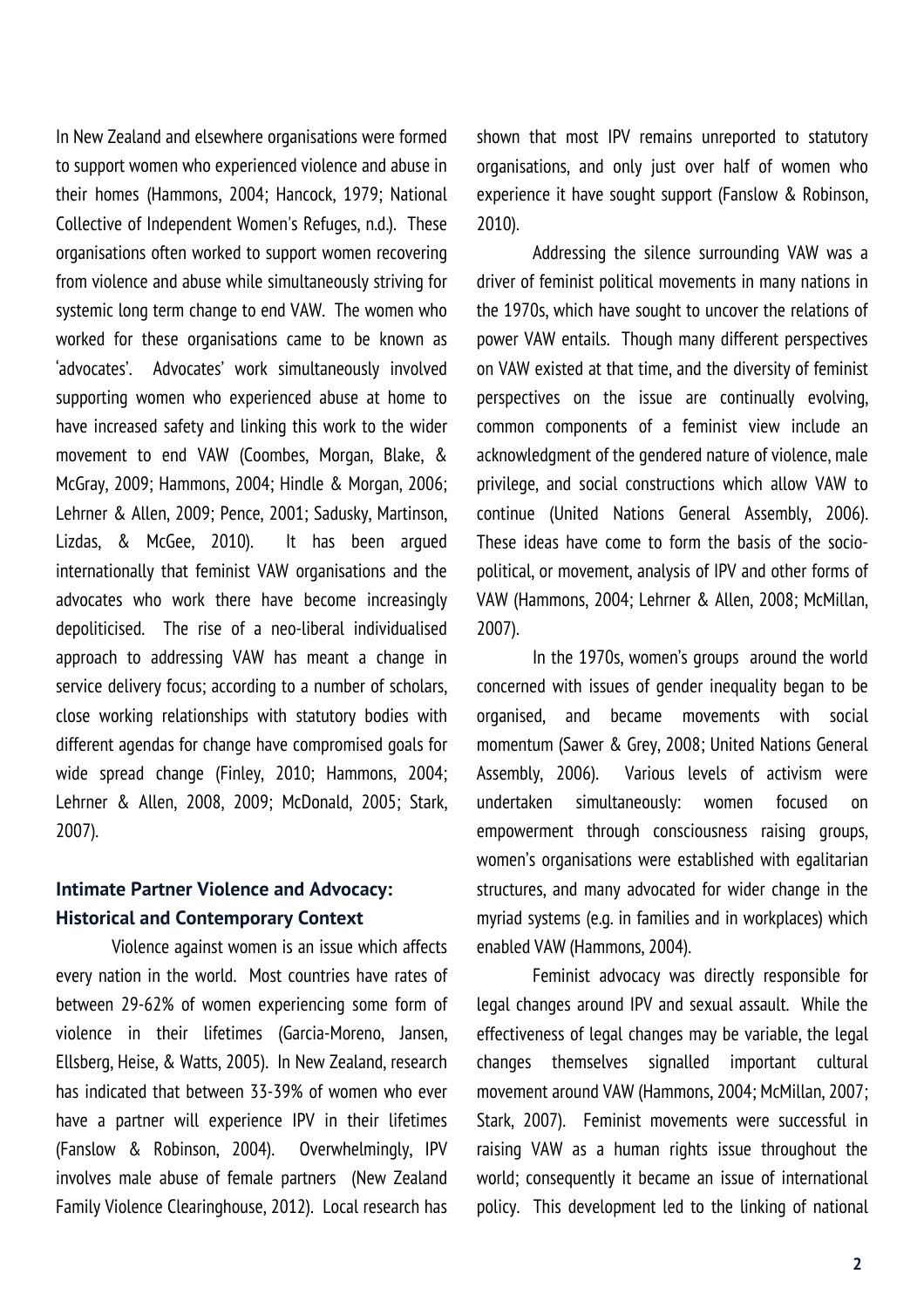and international women's movements (Ertürk & Purkayastha, 2012). Violence against women began to be understood as the responsibility of individual national governments (United Nations General Assembly, 2006), and states provided funding to organisations offering services to victims of IPV (Hammons, 2004; McDonald, 2005).

Refuges and shelters for women were established in a number of countries in the 1970s, with the first refuge established in the UK in 1971 and other countries quickly following to open their own shelters for women fleeing IPV (Hammons, 2004; McMillan, 2007; Stark, 2007). These organisations were understood as 'feminist social movement organisations' and were "the embodiment of feminist theory and practice, and reflect varied missions, structures, issues, strategies and products" (Hyde, 2000, p. 47). As collective structures were seen as compatible with feminist goals many of these organisations were structured collectively, in opposition to mainstream structures which were seen to replicate inequality (Gilson, 2006; McMillan, 2007).

Women who work within feminist movement organisations are commonly known as 'advocates', whose work has involved empowering and supporting women through IPV in part by viewing these women as experts in their own lives (Hammons, 2004; Lehrner & Allen, 2008; Pence, 2001; Stark, 2007). It has been argued that advocacy itself is also activism (Pence, 2001). Women who were supported were considered part of the struggle to end VAW, and their experiences formed the knowledge base of the movement work:

> Feminist anti-violence activities have a foundation in extensive knowledge, standards and ethics, and political analysis that are all built on the experiences of women, on collective knowledge building processes, and on listening to women's experiences, not as patients or as clients, but as members of a social change movement (Bonisteel & Green, 2005, p. 33).

In this view, advocates are the point of connection between the community and the feminist movement to end IPV.

A feminist women's movement working to end VAW developed in New Zealand during the 1970s and gradually organisations were formed to address the service needs of victims of sexual assault and IPV (Cahill & Dann, 1991; Grey, 2008; McCallum, 1993). These organisations were not all feminist in nature, though many were (Hancock, 1979). The rise of women's centres, rape crisis centres, women's health centres and women's refuges happened around the 1970s from primarily politically motivated groups which had a degree of cohesion despite varied feminist perspectives (Vanderpyl, 2004). Despite feminist ambivalence about the role of the state in addressing VAW (Cheyne, O'Brien, & Belgrave, 2008), efforts to raise awareness of IPV successfully led to significant legal changes designed to protect victims of IPV and hold perpetrators accountable (Fenrich & Contesse, 2009).

It has been argued that the shift of IPV from radical issue to mainstream has coincided with a weakened feminist movement. The rise of neo-liberalism in many western nations and its associated emphasis on individual rather than societal level approaches, the professionalization of service delivery, and the cooptation of feminist social change agendas through close working relationships with the police and justice have all been associated with the decline of a feminist VAW movement (Finley, 2010; Grey, 2008; Hammons, 2004; Lehrner & Allen, 2008, 2009; McDonald, 2005; Sawer & Grey, 2008; Stark, 2007). International research on this topic indicates that even advocates who consider themselves members of a feminist movement to end VAW evidence disconnections from this movement (Hammons, 2004; Lehrner & Allen, 2008, 2009). The relationship between advocacy and a feminist movement has not previously been explored in the contemporary New Zealand context. This research was concerned with how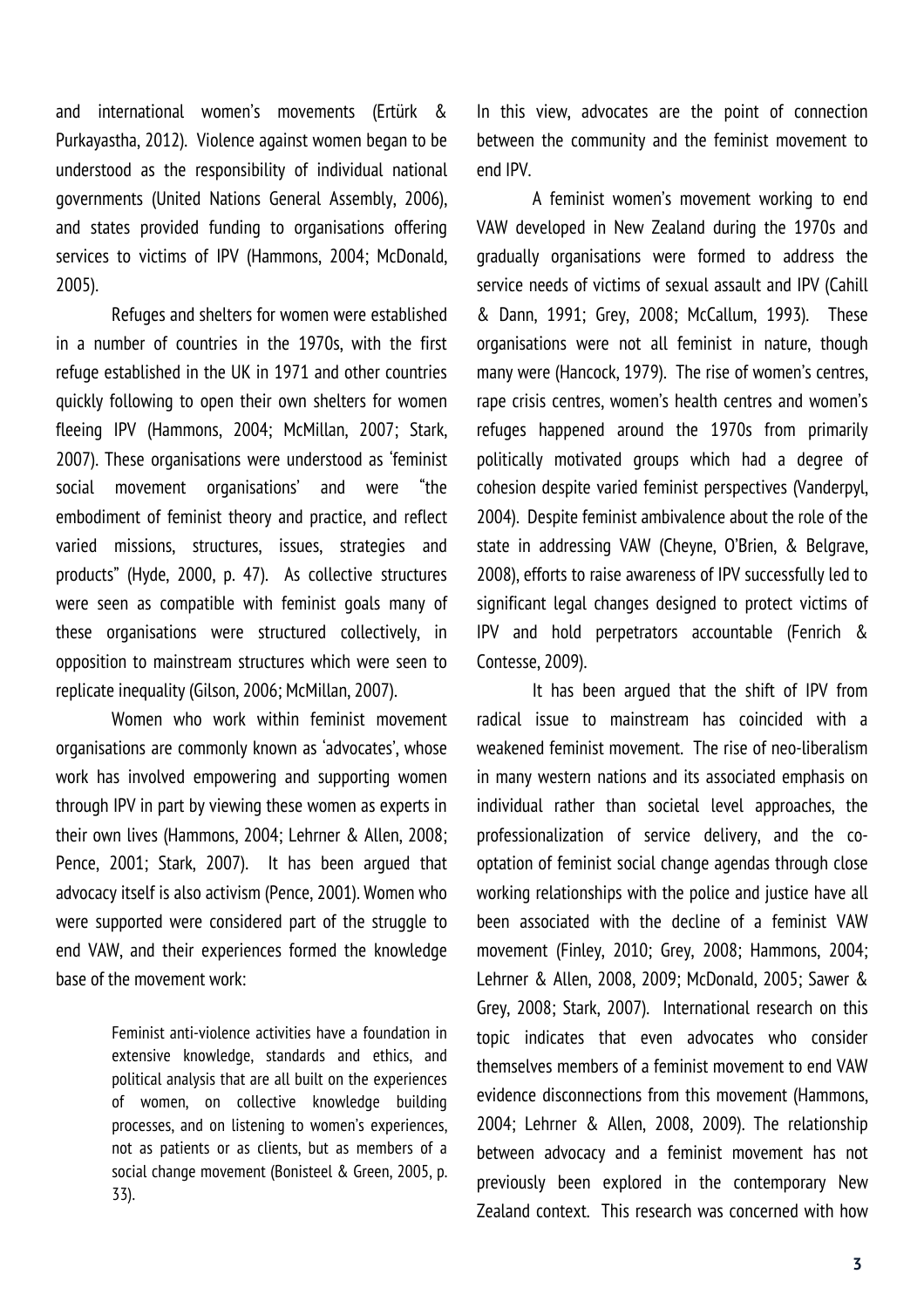advocates for women recovering from IPV experience their role as advocates, and how these experiences connect with and disconnect from a feminist sociopolitical movement to end VAW.

#### **Research Methods**

This research was undertaken in 2011/2012. Ten women working as advocates for women who had experienced IPV were interviewed. All participants worked in organisations that support women victims of IPV, with each of the ten participants working at separate organisations. Organisations were asked to approve an advocate participating with the understanding that individual participation was voluntary and confidential. Seven Pākeha women, one Māori woman, one Asian woman, and one Pasifika woman were interviewed. Participants came from a range of ages with two women aged between 20-29, two women aged between 30-39, three women aged between 40-49, two women aged between 50-59, and one woman over 60 years of age. Participants had worked within their organisations for various lengths of time with three women working at their current organisation under one year, three from one to three years, one from four to six years, one six to nine years, and two for over ten years. All participants have been given pseudonyms.

Participants were interviewed twice. The first structured interview involved participants commenting on four vignettes, or scenarios, about IPV and working with IPV. Vignettes were selected at this stage for their ability to focus thinking while also creating space for participants to elaborate with personally meaningful discussion (Schoenberg & Ravdal, 2000). Second interviews were semi-structured and involved questions covering participants' experiences of their work as advocates, organisational history, and ideas about causes of IPV while allowing for the interview to flow into areas of personal meaning for participants. Interviews were audiorecorded and transcribed; transcripts were subsequently

emailed to participants for approval. Interview data were analysed using an Interpretative Phenomenological Analysis (IPA) approach. Interpretative Phenomenological Analysis was chosen for its emphasis on participant experiences and its focus on generating a robust descriptive account from transcripts while considering the role of the researcher when interpreting themes (Larkin, Clifton, & de Visser, 2009; Smith, Flowers, & Larkin, 2009; Smith & Osborn, 2003).

When two interviews had been concluded with all participants, each participant's two interviews were combined to create one participant account. The accounts were analysed with an IPA process modified from Smith, Flowers, and Larkin (2009). Transcripts were first read while listening to the audio recording of each interview; afterwards initial impressions were recorded. Secondly transcripts were read again and initial notes on descriptive, linguistic, and conceptual foci were made. Thirdly, themes were generated from these notes with textual examples. This process was followed with each participant account. Themes identified in earlier participant accounts were revisited as subsequent accounts were analysed. These stages were part of a fluid process in which steps were revisited along the way, as recommended by Smith, et al. (2009).

#### **Research Findings**

Analysis of participants' accounts of their experiences of their advocacy work produced two primary themes: connections with and disconnections from a feminist socio-political movement perspective. These will be explored in turn, though importantly, the lines between these themes are not always clearly defined. The IPA analysis used privileges the experiences of participants, allowing room for such contradictions to be explored. That both connections with and disconnections from a feminist socio-political perspective occur within all participant accounts indicates the complicated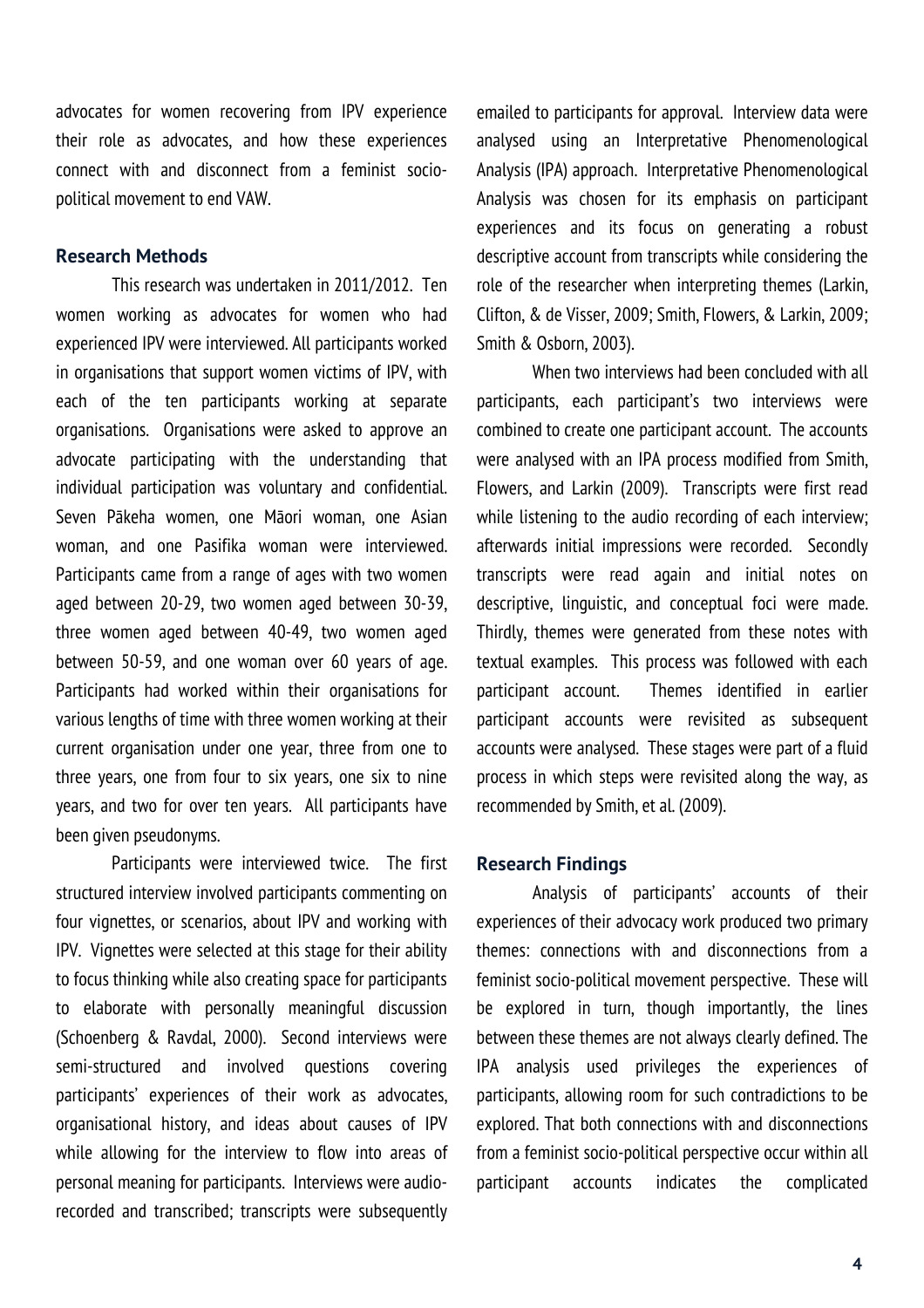relationship today's advocates have with a feminist position of advocacy.

#### **Connections With a Feminist Perspective**

This theme contained two sub-themes: honouring women's experiences and the role of the advocate. These will be explored separately.

#### Honouring Women's Experiences

All ten participants' accounts indicated a connection with a feminist history of advocacy. Sometimes these connections were explicitly made; elsewhere the connections were made more tacitly. All ten participants placed much importance on honouring women's stories and experiences; the process of advocacy was frequently spoken of as a woman-led process. As Sarah summarised, "So, it's just always making sure that the woman knows that she has choices and reminding her of that." Participants often spoke of this focus as distinguishing their role of woman's advocate from that of, for example, a social worker from Child, Youth and Family. Placing the woman and her choices at the centre of advocacy practice is a key feminist legacy, though it is not without challenges as Melanie stated:

> You would believe for people, and you would hope for people, and you would be positive for people, but in the end, you hold them lightly, because they've got to do what they need to do. You can't - you can't change their life, you can try and point them in the right direction and motivate them and encourage them, to go in that direction, but you can't change them. And you need to - well I think you need to - you need to keep that in the back of your mind because otherwise you'll break your heart . . . and we would always welcome people back.

This quote illustrates the idea of walking alongside women on their 'journey', which was a concept present in eight participant accounts. The emphasis on walking with a woman as a collaborative partner as she heals from

abuse reveals another aspect of the role of advocate as seen by the participants in this research. This aspect goes beyond providing a service of support, and reveals a connection with a historically feminist emphasis on relationships based on principles of equality. This awareness of power - the potential for the advocate relationship to replicate unequal power relationships seen in IPV and the importance of modelling equality instead – was highlighted by Francie:

> It is a big thing, often the women don't leave - they stay and stay. And you can only work with them where they are. I know that CYFS (Child Youth and Family Services), sometimes for CYFS, they have to leave abusive relationships, or CYFS say, 'if you stay in this relationship, we will have to uplift your children, because they're being exposed to too much violence.' Um . . . for us, it's not a policy to say, 'you should leave.' I will work with women where they are absolutely support them where they are. And hopefully walk with them - maybe to leaving - or maybe, he will do a programme, I don't know. But, our - we're not here to break up relationships; we're here to support the woman in what she wants to do. To, offer her choices, to give her - to explain to her what is available in the community for her. But also, to make her see that she doesn't have to stay, that there are other options for her.

The idea of working with a woman's individual needs was echoed by the other nine participants. In this way, the advocate and client relationship for the participants in this research was characterised by great responsiveness to individual women. This relationship was seen as a collaborative one, and was allowed to evolve over time as a given client's needs changed. The following quote from Maria emphasises the importance of the relationship progressing at the woman's pace. She said in response to a scenario in the first interview when a woman phoned for help:

> Because this is the first time she's probably called, and if I go on too much about how bad it is for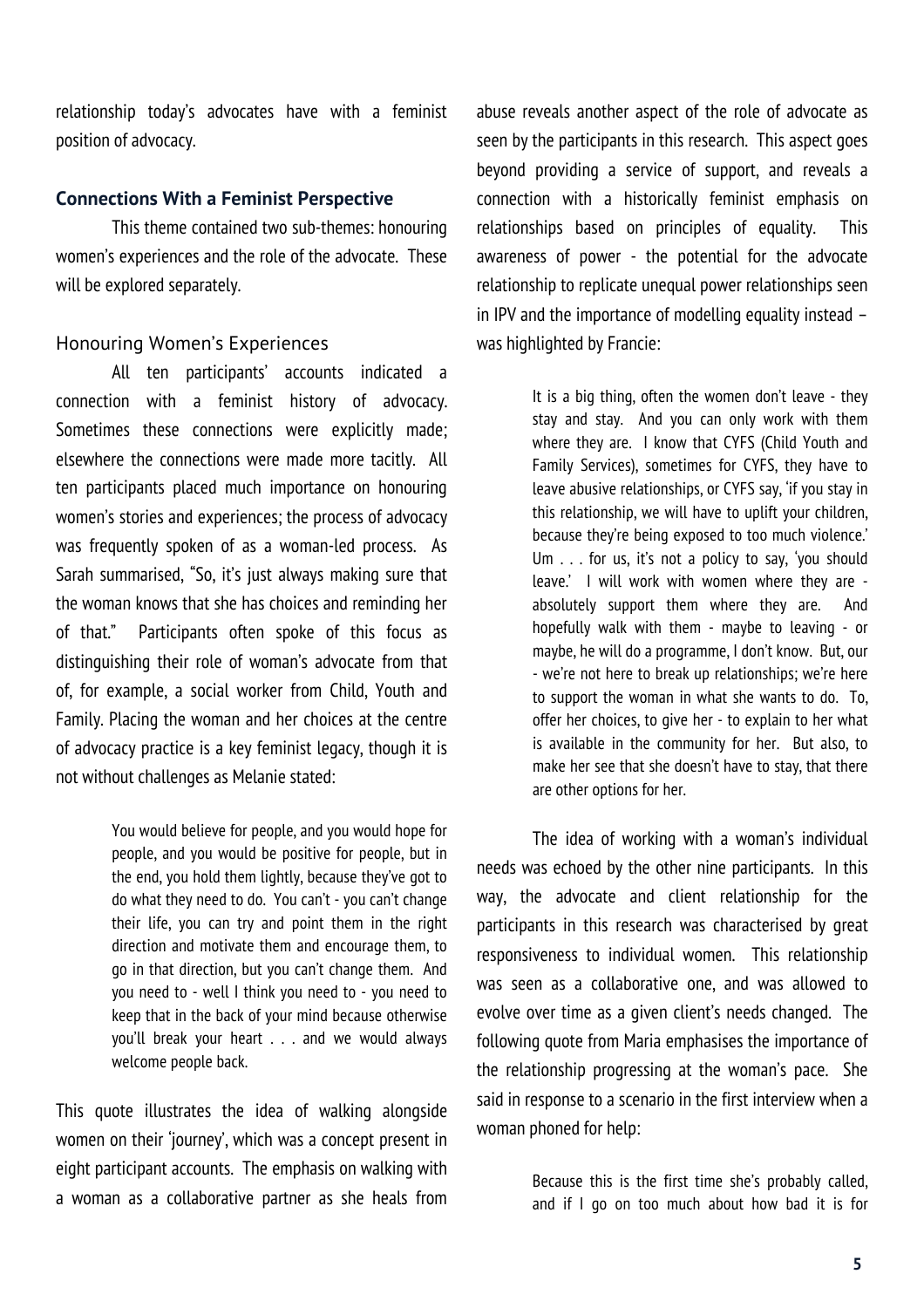children, she's going to feel even more guilty and she probably won't call back. So you've got to be very careful. The most I'll say is - well I'll ask, 'So, how are the children?' You know, 'is he abusive - do the children see it?' And I might say something like, 'you know, the violence does affect them, you know, even if they don't see it, they hear it, they feel it, they sense it.' But not go into too much detail there because I'm wanting her to go away and think about it and call back. Then we can go into the next step, which is, you know, maybe she might decide to leave because she understands he won't change, then her step really is to leave the relationship. So then we go into whether she needs a refuge, or she might need to talk to a lawyer to get the parenting orders and protection orders. And all that sort of thing, but you can't push it. If you push it too much they won't come back.

Maria's excerpt illustrates the delicate work of building rapport with a vulnerable woman; the importance of assessing safety while maintaining an opportunity to provide support which could decrease her risk.

This sub-theme was characterised by the importance the advocates in this research placed on building working relationships with women recovering from IPV which are based on equality and which place primary importance on the women guiding the process. The advocates in this research emphasised the importance of working with women so they understood they had choices, an idea that women entrenched in an abusive intimate relationship may be unused to. These approaches to advocacy work connect strongly with a feminist history of advocacy.

#### The Role of The Advocate

As noted above, the advocates in this research all spoke of the role of advocate as one distinct from other social support workers a woman recovering from IPV may encounter, for example a Child Youth and Family social worker or a Work and Income case manager. The experiences of advocacy work in this research form a complex role negotiating power: advocates were the

holders of specialist knowledge which was used to educate and inform women about the nature of abuse and also to advocate on behalf of women as they negotiate through systems where they may feel powerless. This attention to power relations embedded in systems is a key feature of feminist approaches to IPV.

Half of the advocates explicitly saw their role as facilitating women's empowerment, sometimes spoken of as a key component of feminist conceptions of advocacy, though one that is not without its tensions. For five participants in this research, empowerment stemmed from the knowledge that a woman recovering from IPV can be at her lowest, often having been in a relationship where she has been controlled for an extended period of time. Empowerment was related to an emphasis on women regaining the knowledge that they have choices in their lives. As Caroline said, "I don't believe you can empower people - I believe people empower themselves - but what we can do is provide the opportunity and environment for them to do that. Where they might not have had that before."

Maria spoke of how even brief contact with an advocate can make a tremendous difference to a woman who had felt powerless. She said:

> I've had conversations, most of them, where you finish the conversation and you can hear the strength in that woman's voice. It's a little bit stronger, you know? Because I've talked to her about her choices, and about how she can do this and this, and whichever way she wants to go. And you feel they are a bit, you know, at the end of the conversation, they are a bit stronger.

This excerpt from Maria's interview illustrates the idea of empowerment as experienced by five of the advocates: that the role of advocate can make a significant difference to the lives of individual women as they grow stronger in their healing from IPV.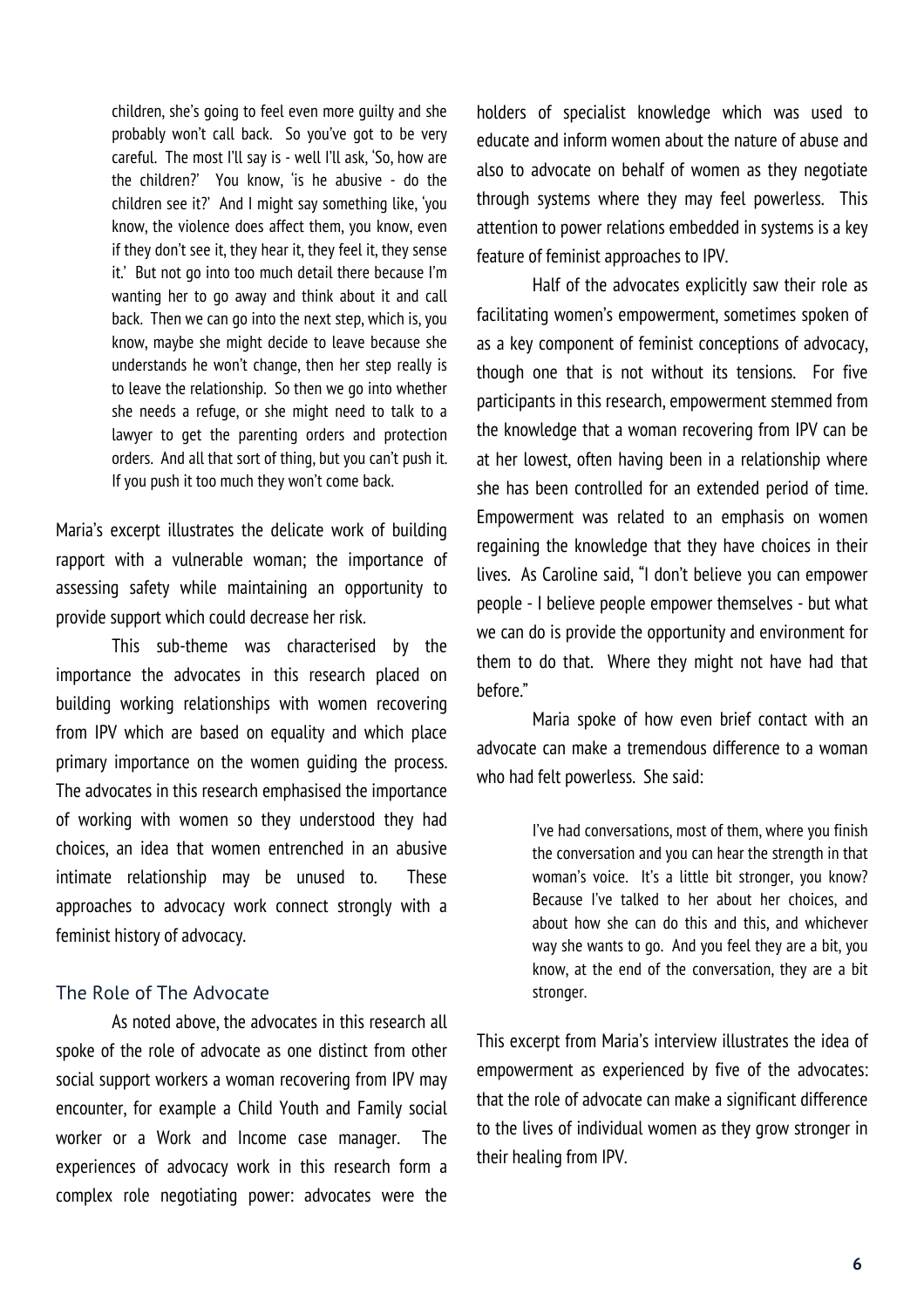All ten participants spoke of their role as a specialist one. They spoke of holding knowledge about the dynamics of abuse, and part of the role of advocate was seen as sharing knowledge and language about abuse with women who had experienced IPV. Suzanne shared these words about her approach:

> We always, we just support her where she is at really. And maybe just work on enhancing the, the uneasy feeling, really about, about the power and control, and the issues. So we kind of just enhance the discomfort with those feelings so that . . . she will find the best solution for her really.

Eight participants spoke of women minimising the abuse they experience. The incremental increases in abuse that clients can experience were described as being difficult to identify from inside an abusive relationship. Maria spoke of her role as shedding light on the real nature of the abusive relationship:

> I'm not going to give my personal opinion of what she should do, I'm going to tell her the facts of what might or might not happen. You know depending on how bad he is, often the abuse gets worse, you know, it might start off fairly mild, to the end she might be in a situation where he might kill her. So that's something I might say, because I'm not going to pretend that it won't happen, because it might.

An approach guided by women and their choices was compatible with the paramountcy of the safety of women and children. All ten participants spoke of the primary importance of safety and managing risk. Sarah spoke of balancing these two priorities by saying,

> And it's not about not expressing concern, you know, I can say, 'well I am concerned about this, because this has happened before, and I don't think that that's very safe - you know I'm concerned that it's not safe for you to go back.' But I would word it, 'just be aware of, this happened the last time.'

The specialist knowledge shared with women about the dynamics of abuse does not preclude a return to an abusive relationship; all participants acknowledged that this is commonplace. Caroline spoke of the role of the advocate entailing supporting the woman to be as safe as possible when she returns home. The knowledge gained and a continued relationship between woman and advocate was important for increased safety. As Caroline said of risk: "and what we can do, is help her to manage it."

The idea of advocates as holders of specialist knowledge extended to relationships external to the advocate/client relationship, signalling a feminist systemic understanding of advocacy work. Participants spoke of their role of acting as a voice for women experiencing IPV; either directly alongside women clients as they attempt to navigate complicated systems such as the Family Court, or as members of increasingly common collaborative working relationships to 'case manage' incidences of IPV.

The role of assisting women to manage systems was spoken of by all participants as an integral aspect of advocacy. Caroline described advocating for women through systems by saying,

> We advocate for them at WINZ appointments, at lawyers appointments, in court if necessary, help them to get protection orders, parenting orders, Housing New Zealand - so helping them get a house, either through private rental or through a Housing New Zealand house.

This advocacy is often necessary for women, and a number of participants spoke of becoming accepted players in these statutory systems. Says Jen, "and Work and Income won't usually see clients, our clients, without one of us being there. Just for the safety of our refuge and the client and the worker."

Maria spoke of her advocacy role within court and how such a role has become accepted practice. She and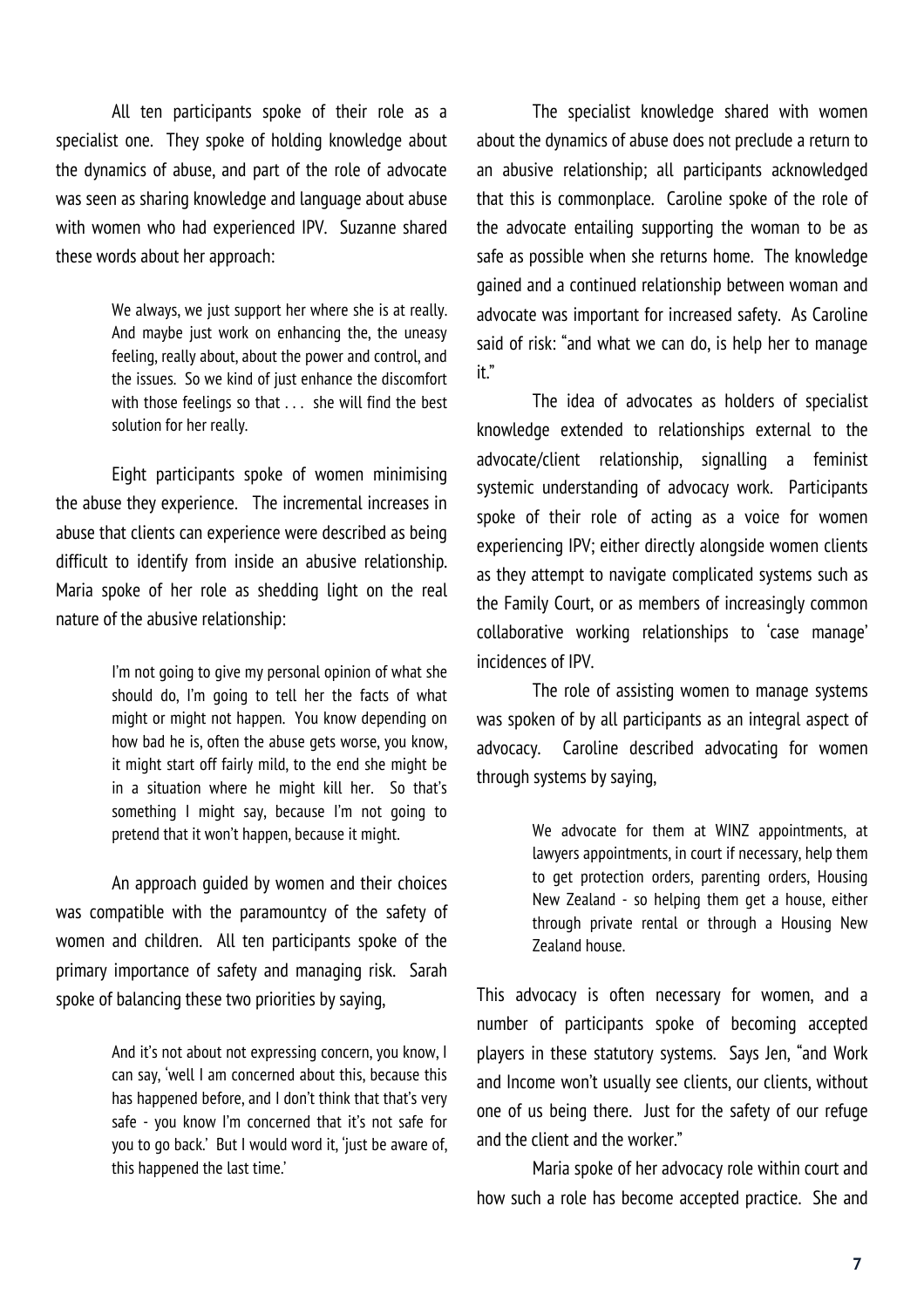others at her organisation assist clients to share their views with judges "giving the clients a chance to say how they feel about what has happened. We're taken quite seriously in court by the judges."

Caroline believed that advocates are uniquely placed, "because I'm trained in domestic violence, I know how complex these situations can be." This concept was shared by all participants. The advocate's specialist understanding of IPV was utilised in collaborative work with other organisations; participants spoke of advocates having a special 'lens' to view cases of abuse, and consequently seeing the underlying dynamics others may miss. Sarah illustrated this idea in her attention to the process agreed by her collaborative practice group. She used her knowledge as an advocate to ensure that the agreed practice of asking women three risk screening questions is followed. She said,

> I'll say, 'what was her reply to the three questions?' And it'll say, 'was this the most frightening - what's the most frightening incident?' and you know, this one might be something like that (low risk violence), but she'll say, 'oh, three months ago when he tried to strangle me.' So there's, you know, and because I work for this agency, I've got that kind of analysis that I'm looking a bit deeper. I'm not just taking things on face value. Cause, you know, it can be hidden.

#### Summary of Theme

All participants' accounts evidence connections to a feminist conception of advocacy in their privileging of women's stories and experiences, their acknowledgement of specialist knowledge of the dynamics of abuse, and their assistance navigating complicated statutory systems on behalf of women experiencing abuse.

Significantly, although the role of the advocate as seen through the experiences of these ten participants is thus in many ways similar to feminist advocacy in the past, most participants did not engage with this role in a socio-political way. Negotiations of power were spoken of

in terms of challenges to gaining access to necessary services for women, rather than terms that connect advocacy work with wider feminist efforts to change systems which currently enable the continued abuse of women by their partners.

## **Departures From a Feminist Perspective on Advocacy**

Ambiguity of perspective and disconnections with a feminist socio-political approach to advocacy work were also present in all ten participant accounts. Participants struggled with a lack of clarity about the reasons behind IPV and disconnections were evident in advocates' awareness of their organisation's history and philosophy particularly around feminist activism. Many of the quotes in this theme further illustrate the complex and intertwined way in which each participant indicated both connections with and departures from a feminist approach to advocacy work; some quotes simultaneously illustrate both of these themes.

#### Making Sense of Violence Against Women

Creating a personal understanding of why VAW continues to happen despite a great deal of work to prevent it is a complicated undertaking. The advocates in this research made sense of IPV in various ways, with some common ground. The various ways participants made sense of IPV show both connections with and disconnections from a feminist approach to advocacy work. Overall, only four participants understood IPV within a socio-political feminist perspective, in this context meaning that violence is predominantly a gendered phenomenon of men's violence against their women partners and that this abuse is enabled and replicated within social systems and structures. Caroline illustrated this perspective when she stated the following about men's abuse of women partners: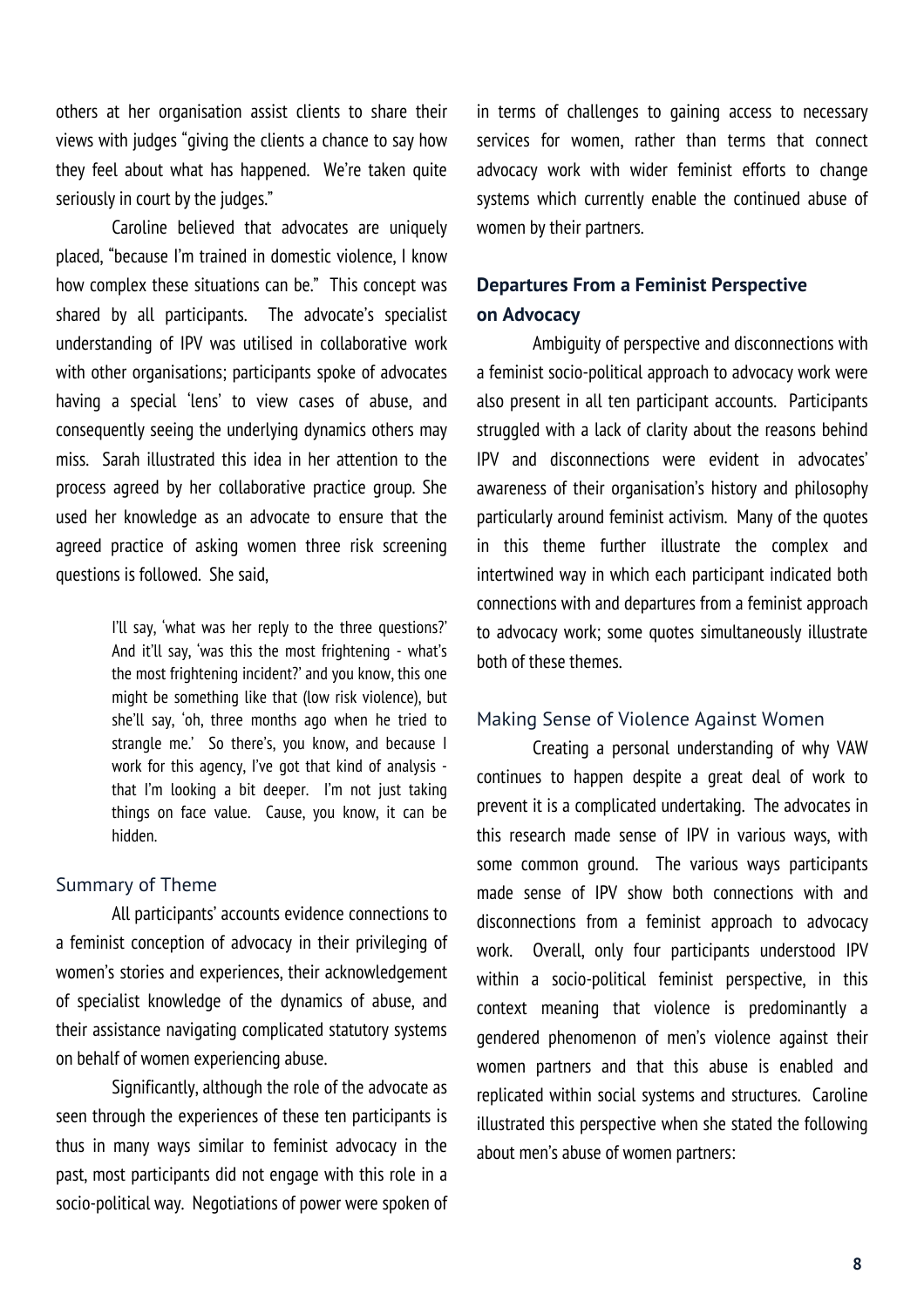Fundamentally they do it because they can - they think they're entitled to. I mean, you know - but the sad thing is, most offenders… believe that have had it hard wired into them - it's not their fault that they choose it, but they absolutely they choose it. It comes from society's attitudes towards women, patriarchal attitudes, a sense of entitlement.

Francie spoke about the continuing inequality between women and men behind IPV:

> I think that injustice, and that imbalance in society, has got a lot to do with it. A lot to do with it. I think if we were brought up completely equal, I think there would be far less family/domestic violence. So I think it's going to be a long time before it's gone quite honestly. Because male privilege has been around forever. And it's slowly going. Yeah, the changes are really slow.

Jo and Maria also shared this perspective of VAW rooted in inequality. As will be discussed, Jo was also deliberately a-political in her advocacy role, which raises interesting questions about the link between a feminist perspective on IPV and advocacy work.

Georgia and Sarah also shared aspects of the feminist perspective; however their perspective centred on individual examples of male entitlement within relationships. Choice to use violence or abuse was emphasised over socialization.

In fact, all four participants who engaged with a feminist socio-political explanation of IPV emphasised the individual aspects of an abusive relationship and the potential for individual change as seen in this quote from Caroline:

> But until they are going to take some ownership and accountability for the choices they are making, there's no hope for the relationship. And I'm really blunt with women about that, and as much as I don't want to victim blame - and I don't think they should be the ones to make the changes, in their lives - the reality is that they are the only ones that can. Because unless he's going to take accountability for his actions, and

his choices and man up and take responsibility and make some changes - nothing's going to change. It's only going to get worse.

It is perhaps natural for advocates to return to individual level explanations for the causes of and solutions to IPV as their everyday work is with individual women, though this perspective arguably limits space for addressing structural inequality.

Five of the six participants whose perspective included viewing IPV from a feminist perspective combined this understanding with additional explanations for VAW. Eight of the ten participants spoke of the involvement of factors such as poverty and alcohol. In particular while alcohol was not considered a cause of violence participants had difficulty reconciling its presence in much of their work. As Georgia says when asked what she believes causes IPV:

> Alcohol. Financial situations, drugs, definitely. You know of course, there's that saying out there that alcohol is not an excuse for violence. And yes, it's not an excuse, but it definitely is a factor. Definitely. And you know, I have known offenders that have only offended whilst intoxicated. So it's definitely a factor.

Four participants included relationship issues in their explanations of IPV. Suzanne exemplifies this idea by saying, "I think it's definitely relationship issues that get out of hand. One can maybe say communication poor communication skills. From both parties really. And needs that are not being met, ongoing needs that aren't being met." Participants who discussed IPV in this way also mentioned the influence of external pressures on a relationship and how these pressures can increase the likelihood of abuse. No participant understood this issue as the sole reason for IPV, but it was used combined with other causes to explain the roots of IPV.

Two participants also spoke of intergenerational aspects of abuse, explaining IPV as a behaviour learned in the home. The participants who explained abuse in this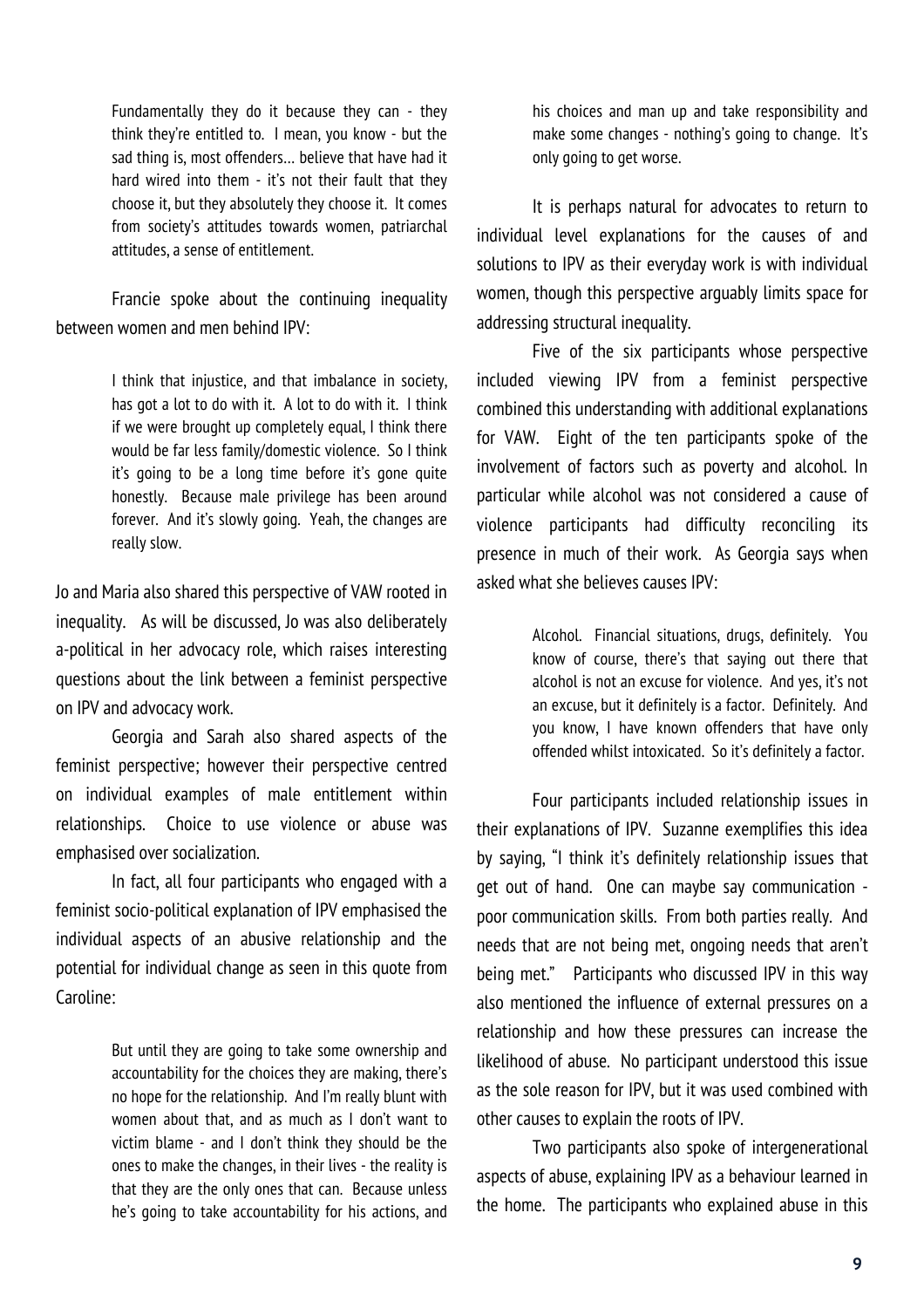way combined their understanding with accounts of alcohol use and relationship pressures. It is worth mentioning that these two participants spoke of their organisations as deliberately sitting outside the feminist movement to end VAW. Making sense of IPV through relationship issues, alcohol, drugs or poverty, or even intergenerationally, was not accompanied here with structural explanations for IPV and consequently does not sit comfortably within a feminist framework for social change.

## Imparting Organisational Knowledge and Culture

Many organisations supporting women through IPV have a history of political activism. Each participant was asked about whether she was aware of her organisation's history; only five participants were aware of organisational roots. Amongst these five there was an emphasis on how their organisations had grown and changed, and on how services had expanded.

Participants were asked about their induction process into their advocacy role. Six participants had previously worked at other organisations doing similar work with women. Five of these women moved with little further preparation into new roles at their current organisations, with only one participant undergoing a substantial induction process. A rapid induction speaks perhaps to an assumption of shared philosophy and approach to work amongst organisations, and also perhaps to a lack of organisational resources to conduct thorough inductions. Four participants spoke good naturedly about being 'thrown in the deep end' when beginning their advocacy work, as they were needed immediately because of the demands of crisis work. The hurried induction again indicates that organisations working with women in crisis are stretched for resources and do not have the luxury of thoroughly imparting organisational philosophy and approach to new workers prior to commencing work. An organisation with a strong

philosophical approach to advocacy that is linked with an agenda for social change could be expected to have a process for inducting new workers into the organisation where this philosophy would be thoroughly communicated.

From prior research into participant organisations, it was expected that at least seven of the ten participants worked within organisations with feminist perspectives on advocacy work. However, only three participants spoke explicitly of working within a feminist organisation and with a feminist approach. Suzanne described working from a feminist perspective by saying:

> It's really kind of, just the imbalance in society, that women are mostly not in the same position as men, that our society enables men to have control over women, and our laws support that. And as women, we are pushed to kind of a secondary role, and that has severe implications in some relationships.

Suzanne's expression of the importance of feminism to her practice was rare amongst participants. Other participants spoke to the challenge of remaining a feminist organisation in contemporary times. It was at one time quite common for feminist organisations to develop organisational structures which governed collectively in opposition to hierarchical structures where power was distributed from the top of the organisation downwards. Three participants mentioned a collective structure: two of these organisations had moved to a management based structure and one still maintained a collective structure. Of the two participants who spoke of previous collective structures, the move to a hierarchical one was mentioned as almost inevitable given modern demands on services. The one participant currently working in a collective spoke of her frustration about the time consuming nature of decision making in her organisation. The importance of a collective egalitarian structure to a feminist organisation was spoken of by only one participant.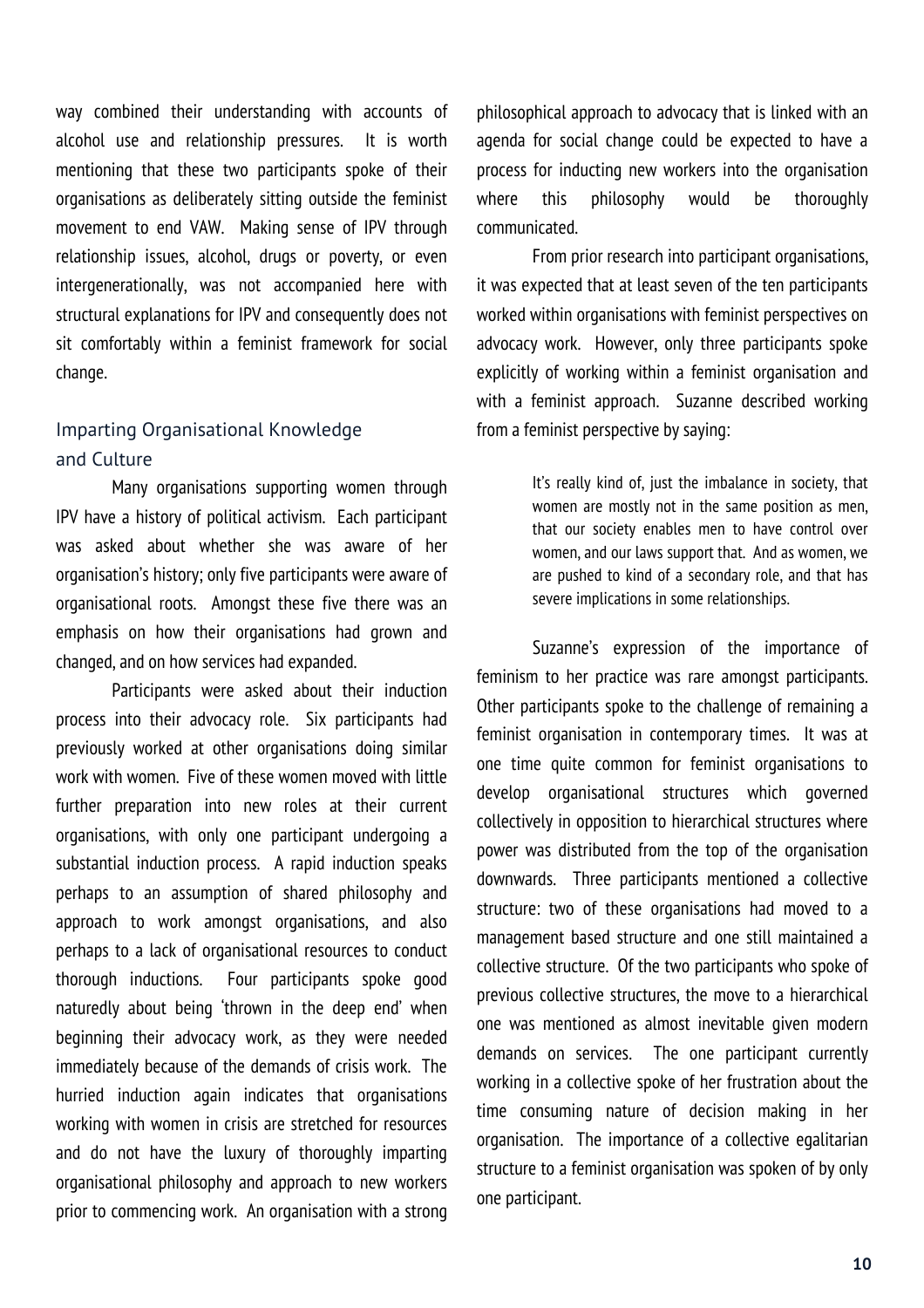Three participants deliberately positioned themselves outside the feminist movement. Two participants spoke about organisational decisions to sit outside the feminist movement so as to work with whole families, and articulated a belief that working with couples and families was not compatible historically with a feminist perspective. Melanie spoke of how her organisation chose to sit outside the feminist movement when it was founded. She said,

> There was a bit of a push for that whole, 'leave him, don't have anything to do with him and if you do, you know, we're not going to have anything to do with you sort of thing'. But I mean, that's a long time ago, that was sort of like in the 70s or when that whole sort of women's movement, took off, so - I think you've got to work with human nature, you can't change people if they don't want to change.

Melanie spoke of refuges today being much less political, and stated that the differences between her organisation which deliberately positioned itself outside a political movement and what were once feminist movement based organisations have decreased greatly. In her account, Melanie emphasised the historical nature of the women's movement's political activism. This view indicates a perception of decreased activism and a shift toward the mainstream on the part of organisations that were previously associated with a feminist movement for change.

Jo, who spoke of being an activist in other settings, was consciously a-political in her advocacy work. She had spoken of this stance with other young women in the course of her advocacy work and said:

> I speculate that my generation of young people have kind of grown up with that experience of being in refuge, you know, we grew up with mothers who might have gone through women's refuge and been saved by it. And so, it's something that we give back or have an understanding of. Whereas their generation, when they were in their 20s, they

probably didn't get involved in women's refuge until it was women's rights and they were doing it from kind of an activist, kind of a political activism kind of perspective, whereas myself and a couple of the other women there - we were doing it because we wanted to help. You know, it wasn't a political statement we were making to be in these fields of work, just somewhere that comes from the heart that we want to do it.

Further discussion during the interview involved asking Jo if there was a connection for her between a feminist movement for social change and her advocacy work. Jo then said:

> I think my work in itself-I've had a think about this-I think my work itself isn't political, I wouldn't call it activism. My job isn't activism. I have volunteer roles that I would describe as activism. But you know, I think activism is the other end of the scale. We catch people, activism should be preventing people-it's the fence at the top of the cliff, not the ambulance at the bottom. And I think this work is the ambulance at the bottom.

Jo's words indicate an awareness of the potential for a politicised approach within the IPV field of work and a deliberate decision not to take this approach in her role as an advocate.

#### Summary of theme

Disconnections from a feminist approach to advocacy work are apparent in all participants' accounts, particularly when interviewees discussed the causes of violence and organisational culture. At the same time, many interviews evidenced simultaneous and complicated connections with a feminist approach to advocacy. However, expressed connections with feminism do not necessarily translate into concrete links between advocacy work and the feminist movement to end VAW; for instance, socio-political understandings of the causes of violence do not preclude individualist recommendations for change.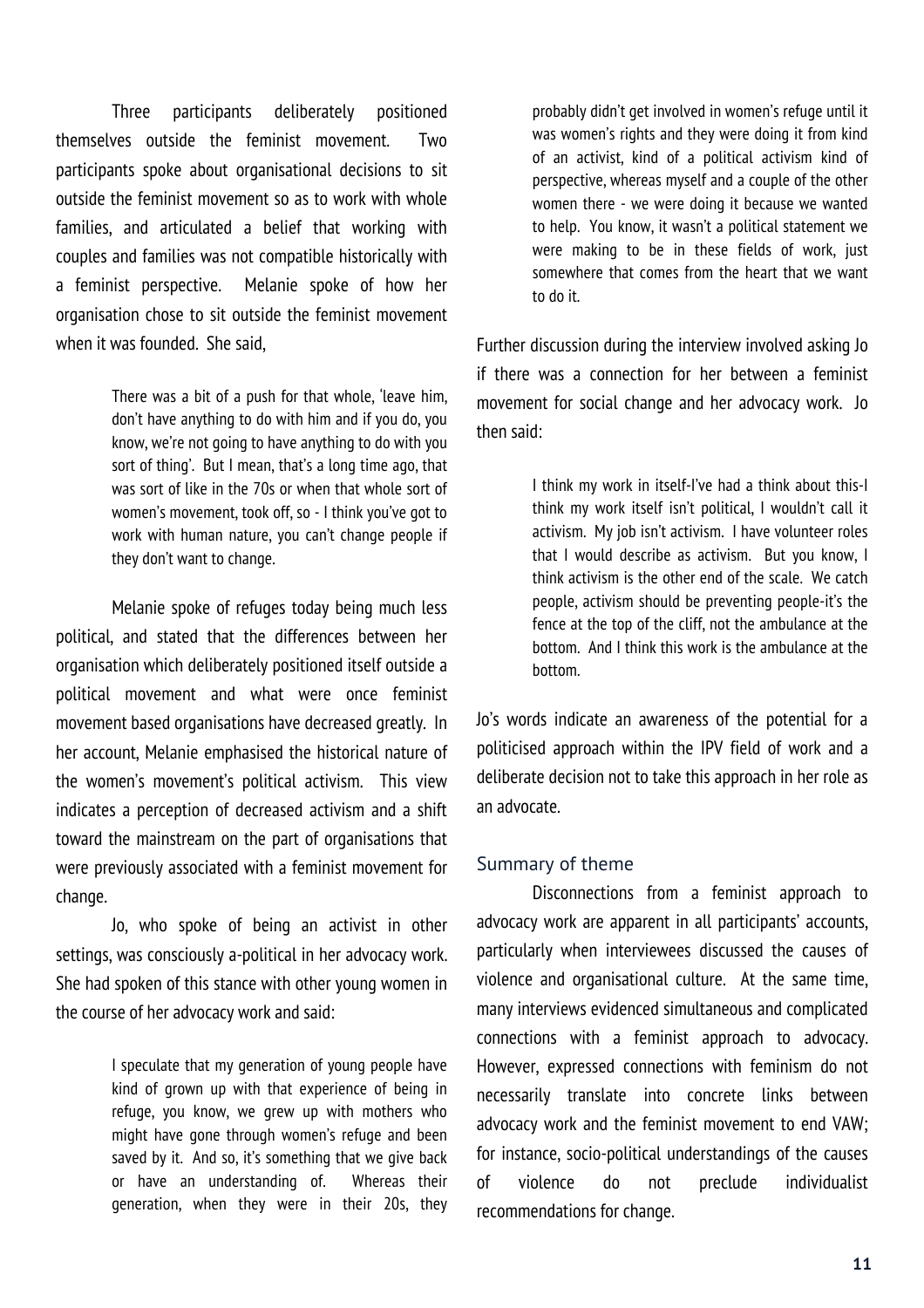#### **Discussion**

Though these findings are particular to the advocates who participated in this research, they illustrate broader issues facing the feminist movement to end VAW in Aotearoa/New Zealand. They indicate that while advocates continue the essential work to increase women's safety and support their empowerment – work which can be linked clearly to feminist perspectives – evidence of an erosion of the feminist socio-political perspective on IPV, which focuses on the structural causes of VAW, is also present in the experiences of contemporary advocates. This research indicates that the erosion of feminist social movement approaches to advocacy work present elsewhere may be occurring in the Aotearoa/New Zealand context (Hammons, 2004; Lehrner & Allen, 2008, 2009; McDonald, 2005).

It has been suggested that the rise of neoliberalism, the growing emphasis of business concepts such as 'outcomes' within the social services sector, and the increasing reliance on government contracts among organisations providing services in the IPV sector have contributed to a decline of the feminist movement to end VAW (McDonald, 2005; Phillips, 2006). Participants' focus on individual change in this research signals the power of these influences. In addition, the complex phenomenon of organisational adaptation over time to meet changing external demands, the inadequate socialisation of staff at IPV organisations into a feminist socio-political theoretical framework (where applicable), and the consequent influence of less politicised advocates on the wider VAW movement create a pattern of increased disconnection from feminist movement goals for social change (Finley, 2010; Grey, 2008; Hammons, 2004; Lehrner & Allen, 2008, 2009; McDonald, 2005; Stark, 2007). Over time, lost feminist knowledge may further exacerbate the disconnection between current advocates and feminist socio-political movement narratives of VAW (Bartle & Halaas, 2008; McMillan, 2007).

Erosion of a feminist socio-political movement perspective is not only a theoretical issue. Worldwide, the feminist movement to end VAW has been the greatest vehicle for change (Htun & Weldon, 2012). Aotearoa/New Zealand continues to have high rates of IPV (Fanslow & Robinson, 2004) indicating the enduring need for sociopolitical change.

Importantly, participants in this research do evidence a continued feminist legacy in advocacy work, particularly in most of their stances taken alongside women both in their struggles against IPV and in navigating social systems: for example, in the privileging of women's stories of their abuse experiences, and by accompanying women to Work and Income appointments to advocate for their complete benefit entitlements. However, participants did not access a clear feminist narrative about the phenomenon of IPV. Narratives advocates hold are pivotal, and have the capacity to rewrite the wider movement perspective (Lehrner & Allen, 2008).

> If one understands the goal of a social movement as in part to contest received interpretations of social phenomena and to offer competing analyses, then the importance of shared narratives in constructing the phenomenon of interest and in shaping a response must be seen as central (Lehrner & Allen, 2008, p. 221).

Arguably a fractured narrative of IPV presents challenges for the continued progress of the feminist VAW movement.

One limitation of this research is the small number of organisations participating, and that advocates from kaupapa Māori organisations were not among participants. Research using an IPA approach must also acknowledge the perspective of the researcher, and the 'lens' with which she views the experiences of participants. The primary author has an evolving feminist theoretical perspective which involves an understanding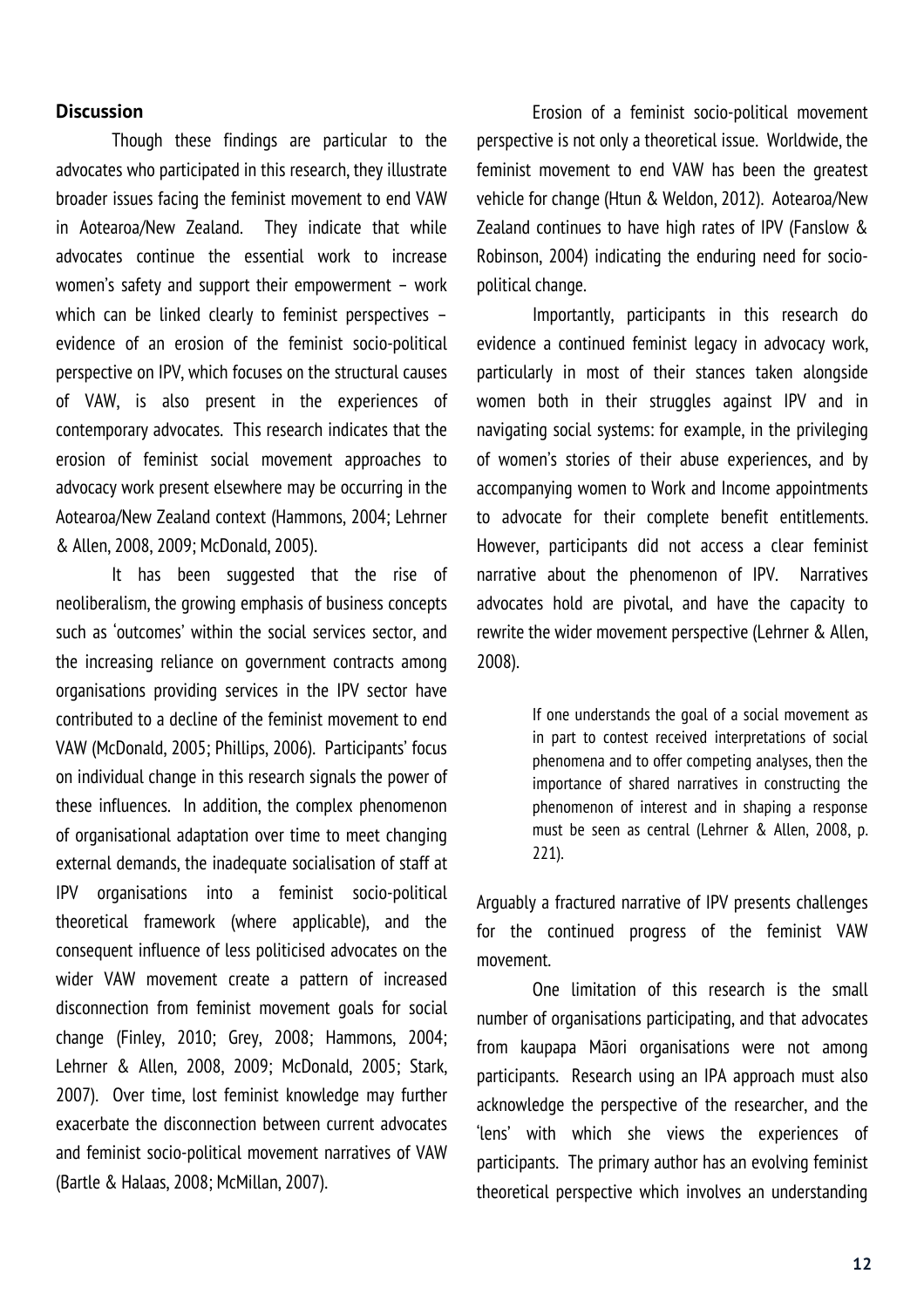of VAW as a gendered phenomenon that requires ongoing political action for continued change. An awareness of the primary author's stated feminist goals to end VAW and position as an immigrant to Aotearoa/New Zealand of European ancestry were considered continually during the process of analysis, as it is clearly a partial perspective. Future research with a wider range of organisations within the Aotearoa/New Zealand context undertaken by different authors may yield different perspectives.

This point is particularly salient because it has been suggested internationally that conversations focusing on the erosion of the feminist VAW movement neglect areas of vitality within the movement and continue to privilege the movement through the eyes of European women (Arnold & Ake, 2013). It is important to acknowledge that the emerging work in kaupapa Māori approaches and in Auckland's increasingly international community will continue to make important contributions

to the ongoing conversation to end VAW in Aotearoa/New Zealand. These differences of perspective may indeed be a source of vitality for the movement. A key challenge may be the ability to link these different perspectives into a (partially) shared narrative for social change, while still respecting the specificity of these various strands.

This research reveals some potentially fruitful contradictions regarding an erosion of feminism; disconnections with feminism often sit right alongside a continued feminist legacy. Recall Jo's stance about IPV as rooted in gender inequality, and her simultaneous, overt positing as an a-political advocate. The resilience of feminist perspectives in today's climate, along with areas of vitality and growth in this area of practice, are important to explore in the Aotearoa/New Zealand context in future research, and could contribute to a strengthened movement that prevents VAW.

#### **References**

- Arnold, G., & Ake, J. (2013). Reframing the narrative of the battered women's movement. *Violence Against Women, 19*(5), 557-578. doi: 10.1177/1077801213490508
- Bonisteel, M., & Green, L. (2005). Implications of the shrinking space for feminist anti-violence advocacy. Paper presented at the Canadian Social Welfare Policy Conference: Forging Social Futures, Fredericton, New Brunswick, Canada. http://www.crvawc.ca/documents/ShrinkingFeministSpace\_AntiViolenceAdvocacy\_OCT2005.pdf
- Cahill, M., & Dann, C. (1991). Changing our lives: Women working in the women's liberation movement, 1970-1990. Wellington, New Zealand: Bridget Williams Books Limited.
- Cheyne, C., O'Brien, M., & Belgrave, M. (2008). Social policy in Aotearoa New Zealand (4th ed.). Melbourne, Australia: Oxford University Press.
- Coombes, L., Morgan, M., Blake, D., & McGray, S. (2009). Enhancing safety: Survivors' experiences of Viviana's advocacy at the Waitakere Family Violence Court. Palmerston North, New Zealand: Massey University.
- Ertürk, Y., & Purkayastha, B. (2012). Linking research, policy and action: A look at the work of the special rapporteur on violence against women. Current Sociology, 60(2), 142-160. doi: 10.1177/0011392111429216
- Fanslow, J. L., & Robinson, E. M. (2004). Violence against women in New Zealand: Prevalence and health consequences. New Zealand Medical Journal, 117, 1-12.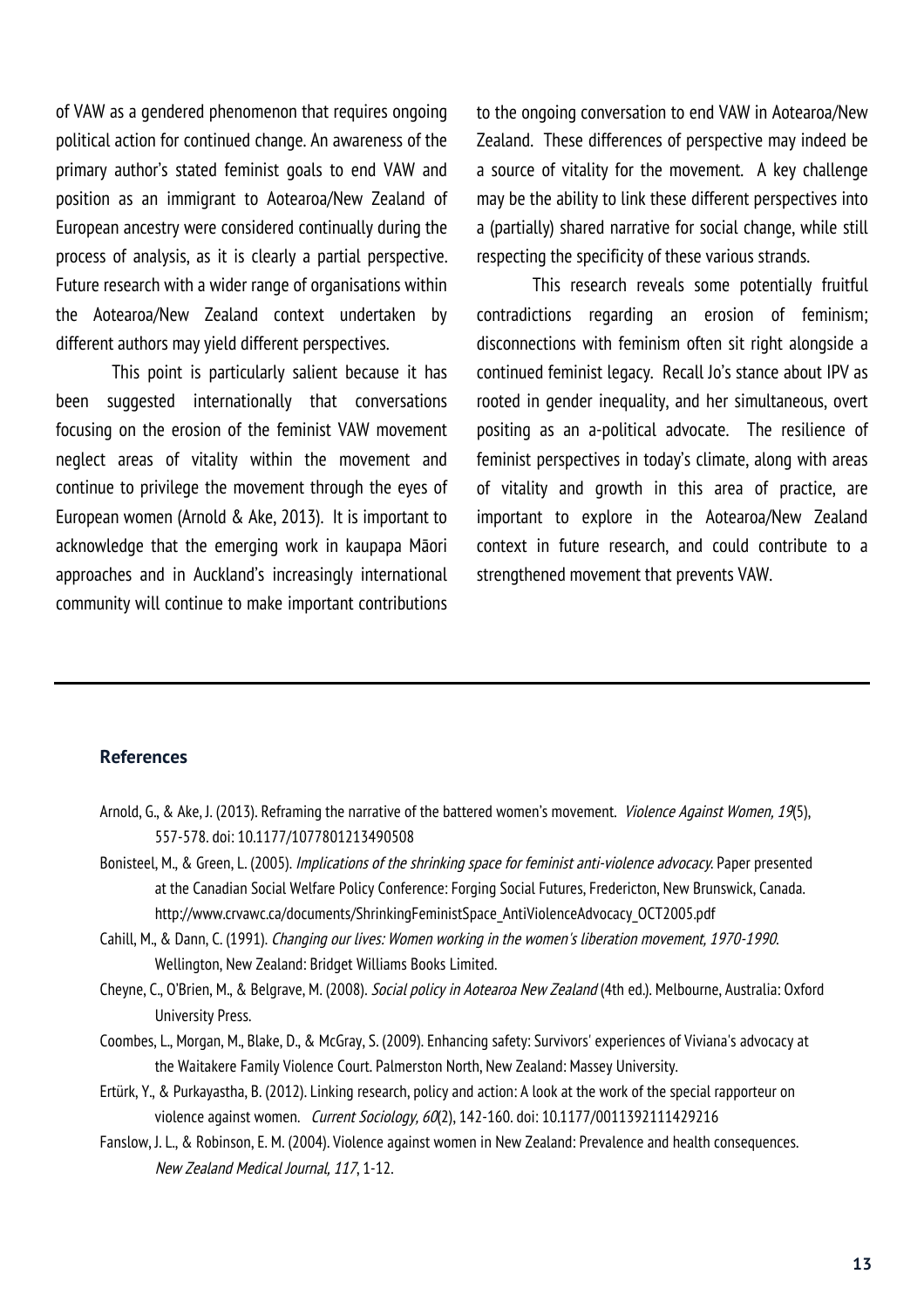- Fanslow, J. L., & Robinson, E. M. (2010). Help-seeking behaviors and reasons for help seeking reported by a representative sample of women victims of intimate partner violence in New Zealand. Journal of Interpersonal Violence, 25(5), 929-951.
- Fenrich, J., & Contesse, J. (2009). It's not ok: New Zealand's efforts to eliminate violence against women. New York, United States of America: Leitner Centre International Law and Justice.
- Finley, L. L. (2010). Where's the peace in this movement? A domestic violence advocate's reflections on the movement. Contemporary Justice Review, 13(1), 57-69. doi: 10.1080/10282580903549219
- Garcia-Moreno, C., Jansen, H. A. F. M., Ellsberg, M., Heise, L., & Watts, C. (2005). WHO multi-country study on women's health and domestic violence against women: Initial results on prevalence, health outcomes and womens' responses. Geneva, Switzerland: World Health Organization.
- Gilson, D. (2006). Women and their sheltering experiences: A cross-national perspective. Women's Studies Journal, 20(1), 11-31.
- Grey, S. (2008). Out of sight out of mind: The New Zealand women's movement. In S. Grey & M. Sawer (Eds.), Women's movements: Flourishing or in abevance? (pp. 65-78). London, England: Routledge.
- Hammons, S. A. (2004). "Family violence": The language of legitimacy. Affilia, 19(3), 273-288. doi: 10.1177/0886109904265805
- Hancock, M. (1979). Battered women: An analysis of women and domestic violence, and the development of women's refuges. Wellington, New Zealand: The Committee on Women.
- Hindle, S., & Morgan, M. (2006). On being a refuge worker. Women's Studies Journal, 20(1), 32-47.
- Htun, M., & Weldon, S. L. (2012). The civic origins of progressive policy change: Combating violence against women in global perspective, 1975–2005. American Political Science Review, 106(3), 548-569. doi: 10.1017/s0003055412000226
- Hyde, C. A. (2000). The hybrid nonprofit: An examination of feminist social movement organizations. Journal of Community Practice, 8(4), 45-67.
- Larkin, M., Clifton, E., & de Visser, R. (2009). Making sense of 'consent' in a constrained environment. International Journal of Law & Psychiatry, 32(3), 176-183. doi: 10.1016/j.ijlp.2009.02.003
- Lehrner, A., & Allen, N. E. (2008). Social change movements and the struggle over meaning-making: A case study of domestic violence narratives. American Journal of Community Psychology, 42(3/4), 220-234. doi: 10.1007/s10464-008-9199-3
- Lehrner, A., & Allen, N. E. (2009). Still a movement after all these years?: Current tensions in the domestic violence movement. Violence Against Women, 15(6), 656-677.
- McCallum, T. (1993). National Collective of Independent Women's Refuges 1981-. In A. Else (Ed.), Women together: A history of women's organisations in New Zealand, ngā rōpū wāhine o te motu (pp. 142-147). Wellington, New Zealand: Department of Internal Affairs, Historical Branch.
- McDonald, J. (2005). Neo-liberalism and the pathologising of public issues: The displacement of feminist service models in domestic violence support services. Australian Social Work, 58(3), 275-284. doi: 10.1111/j.1447- 0748.2005.00220.x
- McMillan, L. (2007). Feminists organising against gendered violence. Houndmills, England: Palgrave MacMillan.
- National Collective of Independent Women's Refuges, I. (n.d.). Our story. Retrieved 12/7/12, from http://www.womensrefuge.org.nz/WR/About-Us/Our-story.htm
- New Zealand Family Violence Clearinghouse. (2012). Data summary: Violence against women. 16 p. Retrieved from http://library.nzfvc.org.nz/cgi-bin/koha/opac-detail.pl?biblionumber=3844
- Pence, E. (2001). Safety for battered women in a textually mediated legal system. Studies in Cultures, Organizations & Societies, 7(2), 199-229.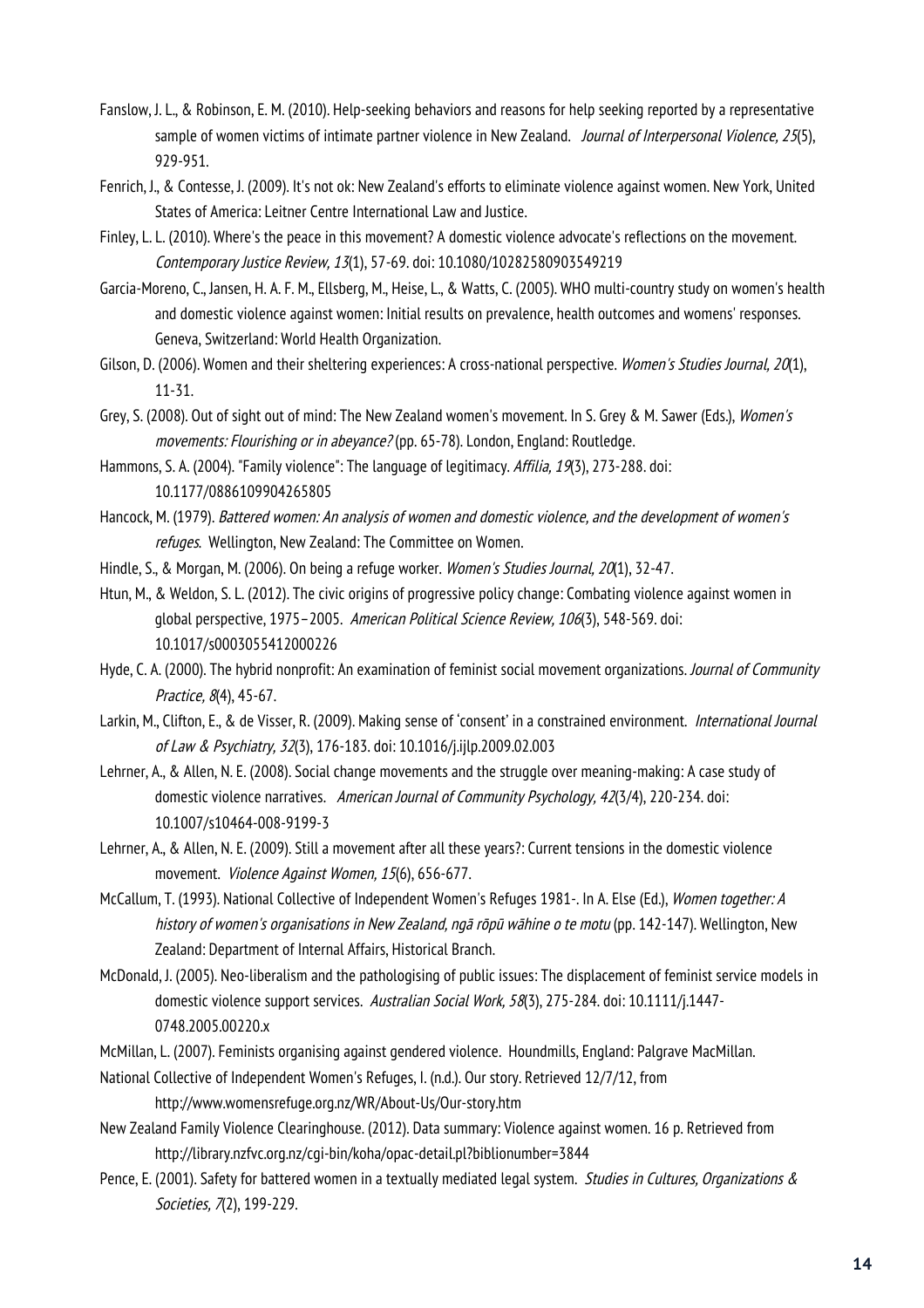- Phillips, R. (2006). Undoing an activist response: Feminism and the Australian government's domestic violence policy. Critical Social Policy, 26(1), 192-219.
- Sadusky, J. M., Martinson, R., Lizdas, K., & McGee, C. (2010). The praxis safety and accountability audit: Practicing a "sociology for people". Violence Against Women, 16(9), 1031-1044. doi: 10.1177/1077801210379374
- Sawer, M., & Grey, S. (2008). Introduction. In S. Grey & M. Sawer (Eds.), Women's movements: Flourishing or in abeyance? London, England: Routledge.
- Schoenberg, N., & Ravdal, H. (2000). Using vignettes in awareness and attitudinal research. International Journal of Social Research Methodology, 3(1), 63-74.
- Smith, J. A., Flowers, P., & Larkin, M. (2009). Interpretive phenomenological analysis: Theory, method and research. Los Angeles, CA: Sage.
- Smith, J. A., & Osborn, M. (2003). Interpretive phenomenological analysis. In J. A. Smith (Ed.), *Qualitative psychology: A* practical guide to research methods (pp. 51-80). London, England: Sage Publications.

Stark, E. (2007). Coercive control: The entrapment of women in personal life. New York, NY: Oxford University Press.

- United Nations General Assembly. (2006). In-depth study on all forms of violence against women: report of the Secretary-General. 3. Violence against women perpetrated or condoned by the state. 139-142 (paragraph) 43 (page). Retrieved from http://www.un.org/womenwatch/daw/vaw/violenceagainstwomenstudydoc.pdf
- Vanderpyl, J. (2004). Aspiring for unity and equality: Dynamics of conflict and change in the 'by women for women' feminist service groups, Aotearoa/New Zealand (1970-1999). PhD, The University of Auckland, Auckland, New Zealand.